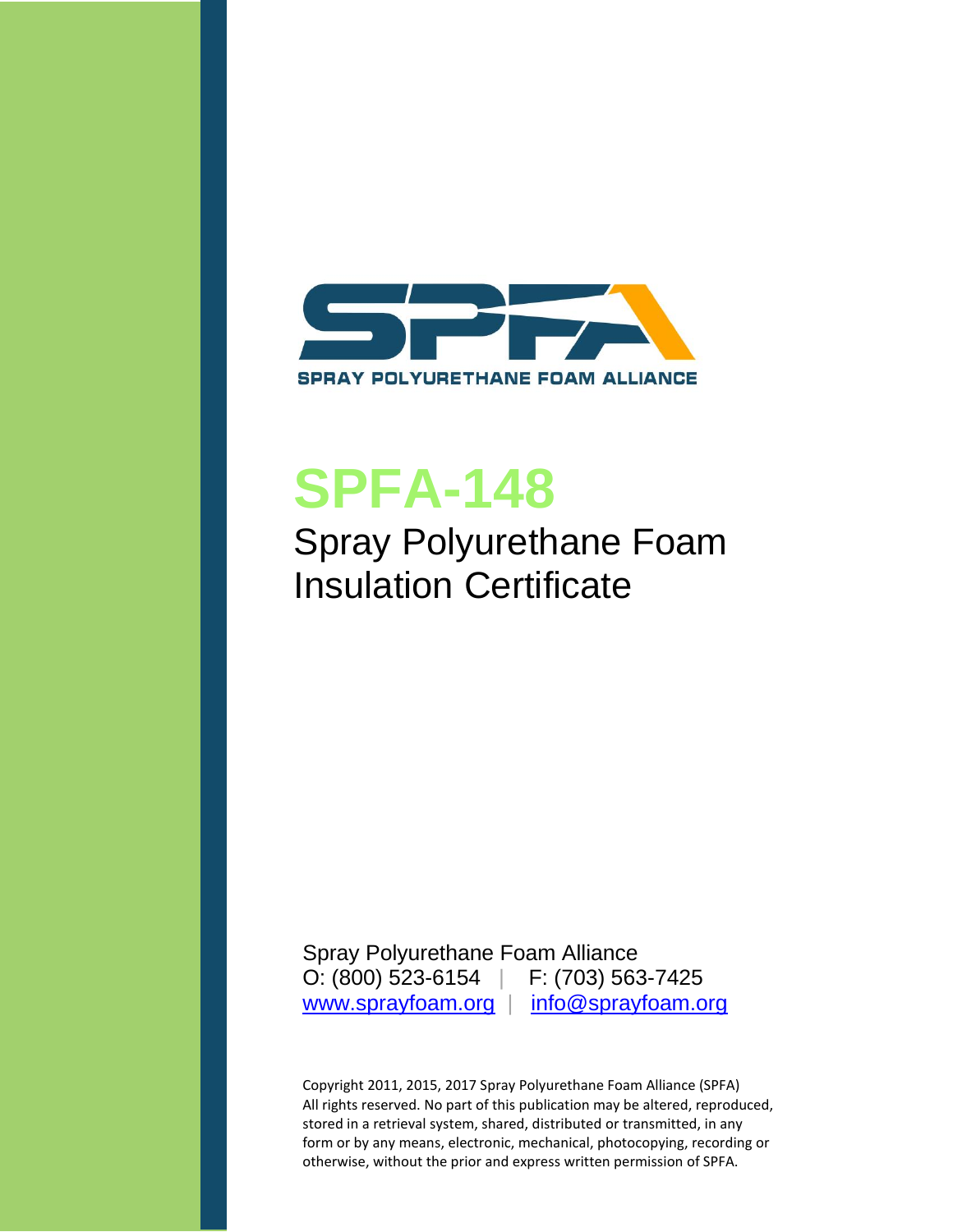

# **ABOUT SPRAY POLYURETHANE FOAM ALLIANCE (SPFA)**

Founded in 1987, the Spray Polyurethane Foam Alliance (SPFA) is the voice, and educational and technical resource, for the spray polyurethane foam industry. A 501(c)6 trade association, the alliance is composed of contractors, manufacturers, and distributors of polyurethane foam, related equipment, and protective coatings; and who provide inspections, surface preparations, and other services. The organization supports the best practices and the growth of the industry through a number of core initiatives, which include educational programs and events, the SPFA Professional Installer Certification Program, technical literature and guidelines, legislative advocacy, research, and networking opportunities. For more information, please use the contact information and links provided in this document.

#### **DISCLAIMER**

**This document was developed to aid building construction and design professionals in choosing spray-applied polyurethane foam systems. The information provided herein, based on current customs and practices of the trade, is offered in good faith and believed to be true to the best of SPFA's knowledge and belief.**

**THIS DOCUMENT IS MADE AVAILABLE "AS IS" AND WITHOUT WARRANTIES OF ANY KIND, EITHER EXPRESS OR IMPLIED, INCLUDING THE WARRANTIES OF MERCHANTABILITY, FITNESS FOR A PARTICULAR PURPOSE, SATISFACTORY QUALITY, AND NON-INFRINGEMENT. TO THE FULLEST EXTENT PERMITTED BY APPLICABLE LAW, SPFA, ITS OFFICERS, DIRECTORS, EMPLOYEES, AUTHORIZED AGENTS AND VOLUNTEERS DISCLAIM ANY AND ALL LIABILITY OR RESPONSIBILITY FOR ANY LOSSES, DAMAGES, COSTS AND/OR INJURIES OF ANY KIND OR NATURE ARISING OUT OF OR RESULTING FROM THE USE AND/OR RELIANCE UPON THE CONTENTS OF THIS DOCUMENT.**

**Individual manufacturers and contractors should be consulted for specific information. Nominal values which may be provided herein are believed to be representative but are not to be used as specifications nor assumed to be identical to finished products. SPFA does not endorse the proprietary products or processes of any individual manufacturer, or the services of any individual contractor.**

| <b>Date</b>   | <b>Sections Modified</b> | <b>Description of Changes</b>                                                                                                          |
|---------------|--------------------------|----------------------------------------------------------------------------------------------------------------------------------------|
| Dec 2011      |                          |                                                                                                                                        |
| August 2015   | All                      | Administrative changes                                                                                                                 |
| December 2017 | New Section B            | Added Section B to report duct and enclosure<br>air leakage results compliant with model<br>building codes (2015 IRC Section N1101.14) |
| January 2021  | New Logo update          | New front cover and header                                                                                                             |

#### **DOCUMENT HISTORY**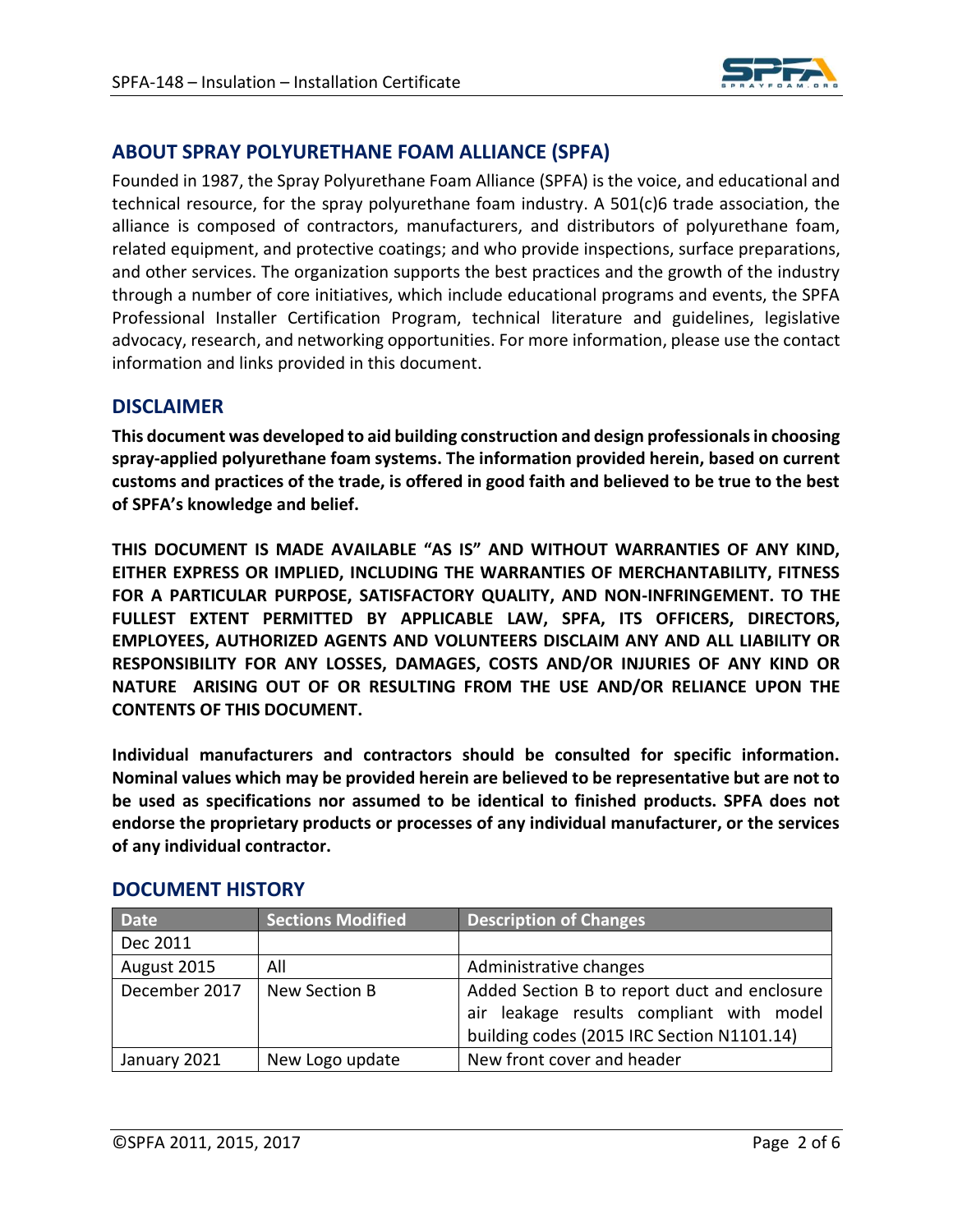

# **TECHNICAL OVERSIGHT COMMITTEE**

#### **MISSION STATEMENT**

The mission of the Technical Committee is to provide a wide range of technical service to the Spray Polyurethane Foam (SPF) industry such as, but not limited to:

- (1) Review existing documents and serve as a clearing house to ensure the "Continuity of Value" of technical information published by SPFA and others concerning the products and services to the SPF industry;
- (2) Review, research, develop, and issue documents concerning new products, systems and services; and
- (3) To identify, explore, develop, and communicate an understanding of technical issues facing the SPF industry.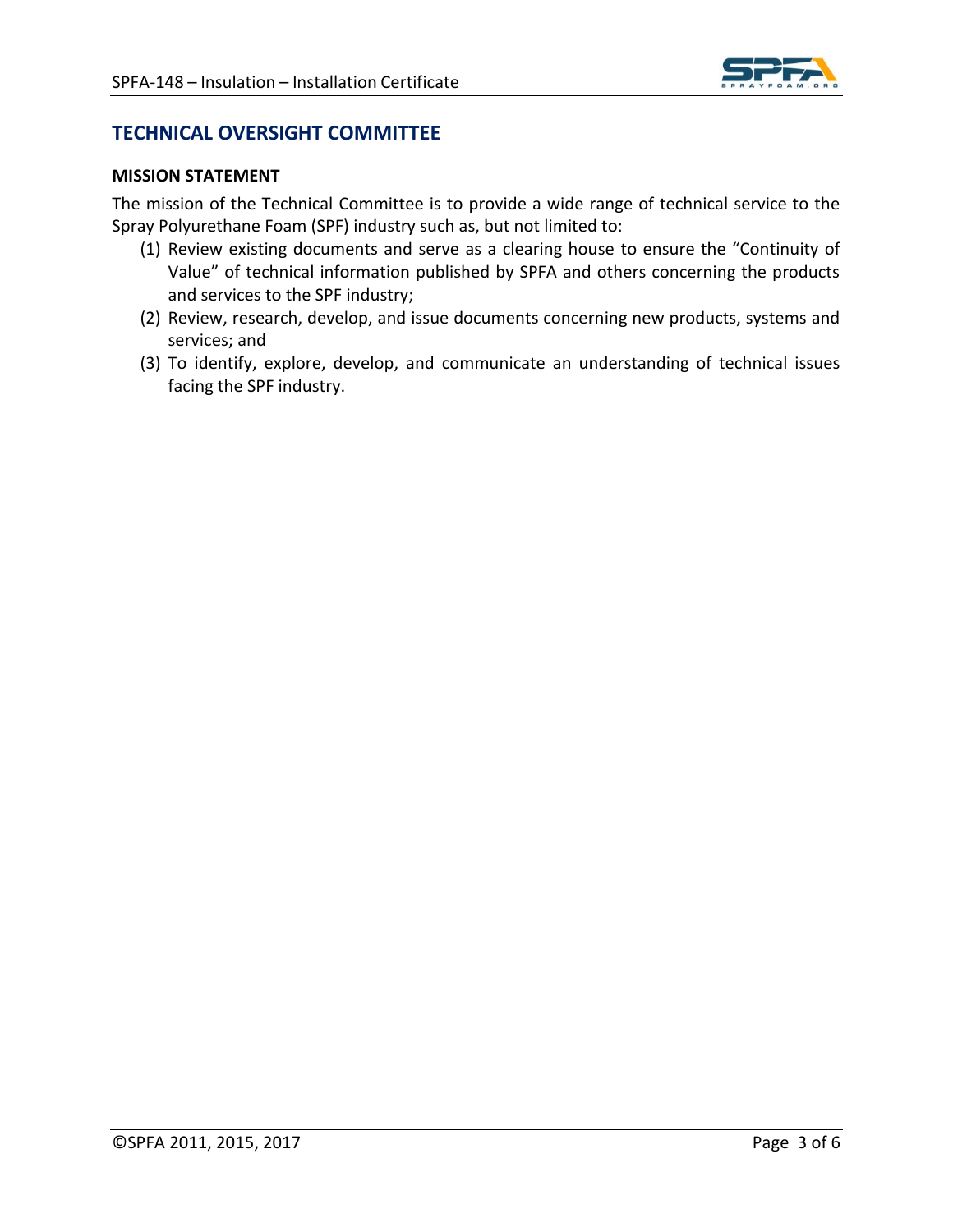

# DO NOT REMOVE

*Please Post Near Electrical Panel*

This form must be completed and posted to comply with building code requirements for insulation levels and fire safety.

#### **SECTION A: General Information**

| Jobsite<br><b>Address:</b>       |                                                            | City/Town__________________________ | ZIP |
|----------------------------------|------------------------------------------------------------|-------------------------------------|-----|
| Date of<br>Installation:         |                                                            |                                     |     |
| <b>Building</b><br>Contractor:   | <u> 1989 - Johann Barn, amerikansk politiker (</u> † 1908) |                                     |     |
| <b>Insulation</b><br>Contractor: | Company___________________________                         | City/Town__________________________ | ZIP |
|                                  |                                                            |                                     |     |
| <b>Insulation</b><br>Installer:  |                                                            |                                     |     |
|                                  |                                                            | SPFA Certification (optional)       |     |
|                                  |                                                            |                                     |     |

# **SECTION B: Building and Duct Leakage Test Results (optional: only if required by code)**

**Enclosure Air Leakage Results** (ASTM E1827, E779 or ANSI/RESNET/ICC 380) : \_\_\_\_\_\_\_\_\_ CFM<sup>50</sup> or \_\_\_\_\_\_\_ ACH<sup>50</sup>

Duct System Air Leakage Results\* (ASTM E1554) : \_\_\_\_\_\_\_\_\_\_ CFM<sub>25</sub> Method \_\_\_\_

\*only for ducts in unconditioned spaces.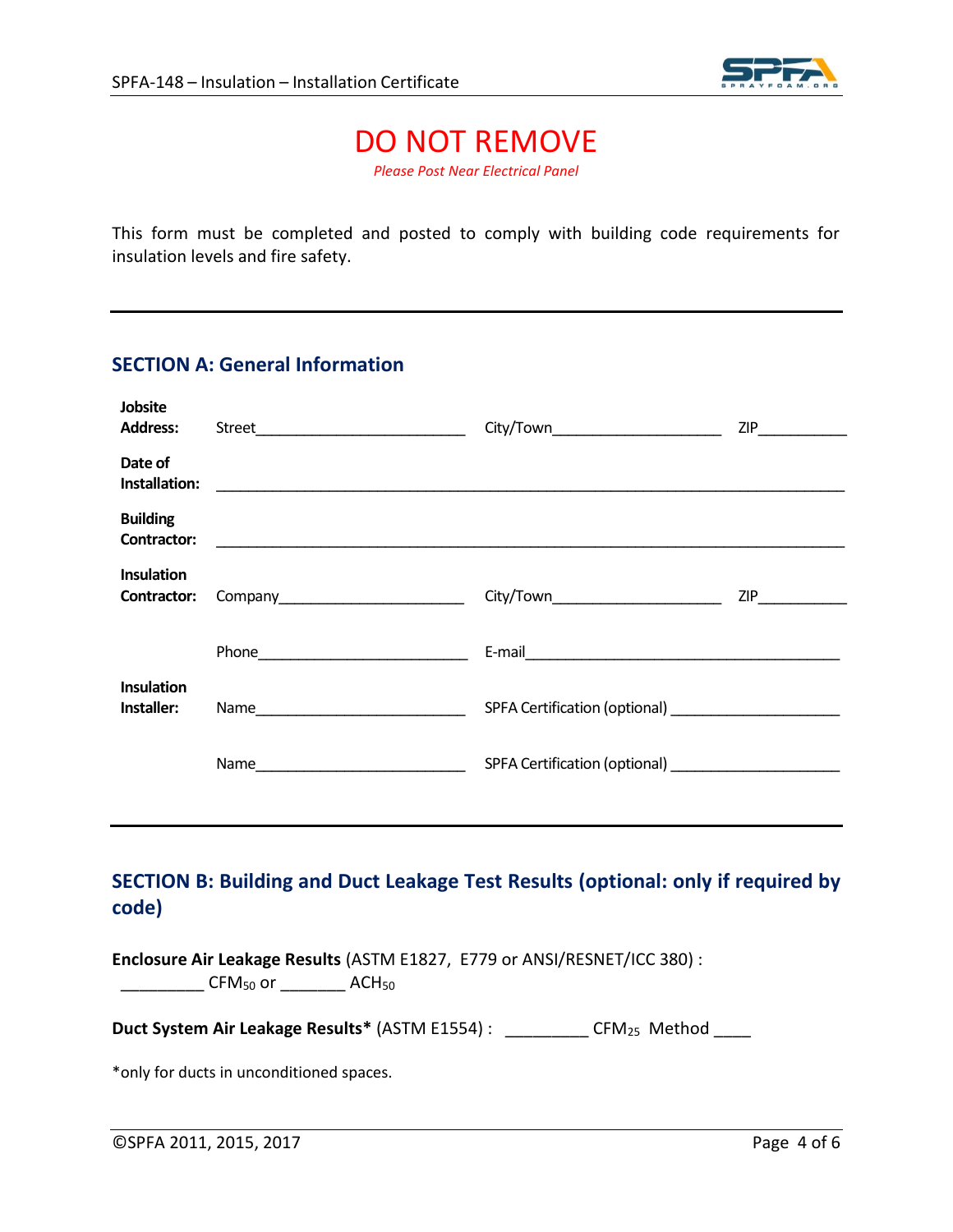

# **SECTION C: Thermal Insulation**

The following SPF (spray polyurethane foam) products have been installed in the following areas in accordance with the manufacturer's processing guidelines, and meet the code-prescribed insulation levels in effect on the date of insulation.

#### **INSULATION APPLICATIONS**

| <b>Insulated Area<sup>1</sup></b>                    | <b>Product Information</b><br>(Manufacturer and<br>Product ID) <sup>2</sup> | <b>Listing</b><br>Identification <sup>3</sup> | <b>Installed</b><br>Foam<br>Thickness <sup>4</sup> | <b>R-Value at</b><br><b>Installed</b><br><b>Thickness</b> |
|------------------------------------------------------|-----------------------------------------------------------------------------|-----------------------------------------------|----------------------------------------------------|-----------------------------------------------------------|
| <b>Attic Floor</b>                                   |                                                                             |                                               |                                                    |                                                           |
| Underside of Roof Deck                               |                                                                             |                                               |                                                    |                                                           |
| Attic Walls (vertical<br>surfaces, knee walls, etc.) |                                                                             |                                               |                                                    |                                                           |
| Sloped (Cathedral)<br>Ceilings                       |                                                                             |                                               |                                                    |                                                           |
| Above-grade Walls<br>Location:                       |                                                                             |                                               |                                                    |                                                           |
| Above-grade Walls<br>Location:                       |                                                                             |                                               |                                                    |                                                           |
| Below-grade Walls<br>(interior)                      |                                                                             |                                               |                                                    |                                                           |
| Below-grade Walls<br>(exterior)                      |                                                                             |                                               |                                                    |                                                           |
| Floors (over unheated<br>crawlspaces, garage, etc.)  |                                                                             |                                               |                                                    |                                                           |
| Crawlspace Perimeter                                 |                                                                             |                                               |                                                    |                                                           |
| <b>Below Slab</b>                                    |                                                                             |                                               |                                                    |                                                           |
| Other (describe)                                     |                                                                             |                                               |                                                    |                                                           |
| Other (describe)                                     |                                                                             |                                               |                                                    |                                                           |

1. If the area is not insulated, enter NONE under product information. If area does not exist, enter N/A under product information.

2. You must include the manufacturer and product name, and you should include the batch or lot number, if available.

3. Include the Listing Identification as provided on the product label.

4. Nominal thicknesses are representative of field, spray-applied foam material.